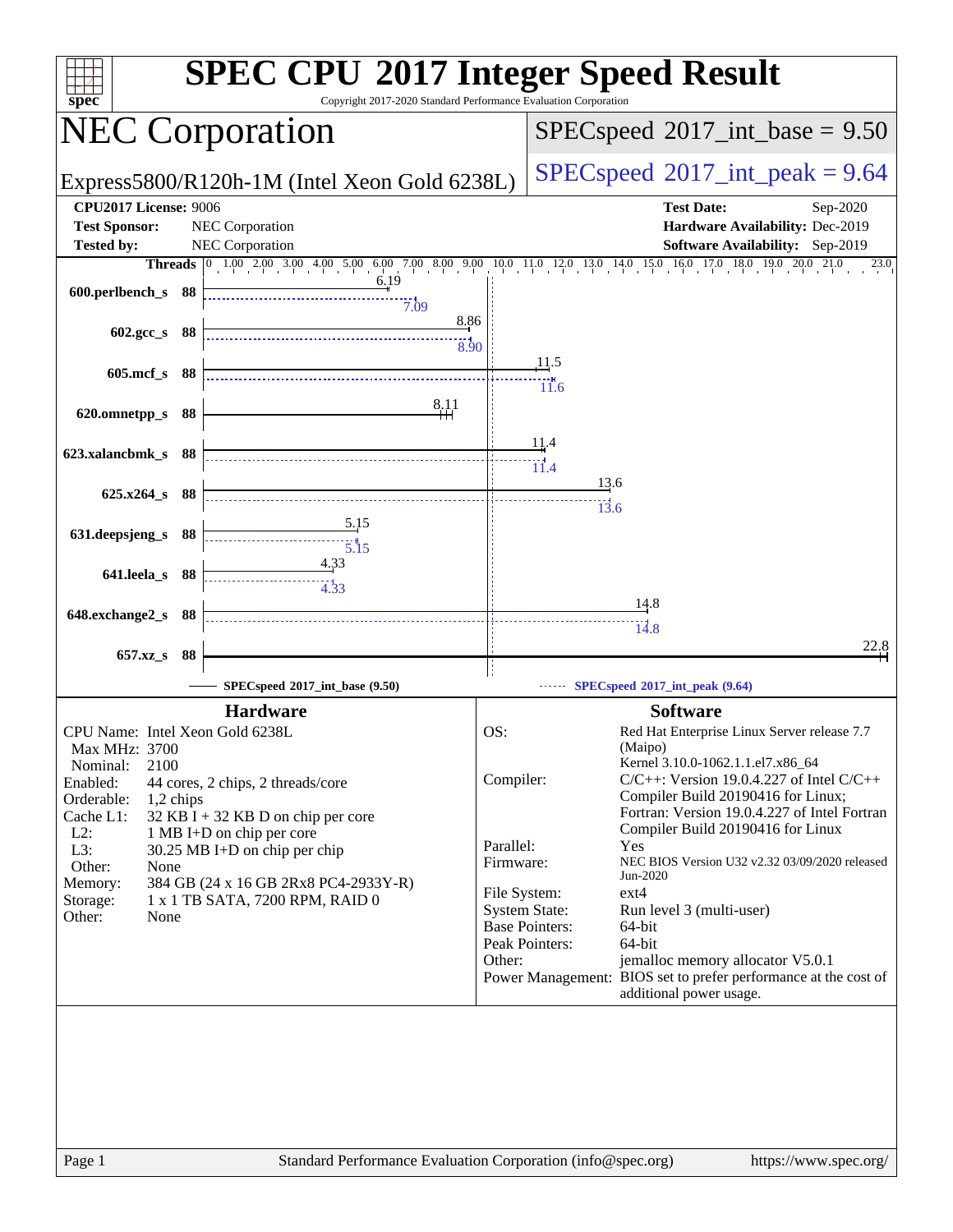

Copyright 2017-2020 Standard Performance Evaluation Corporation

# NEC Corporation

 $SPECspeed^{\circledcirc}2017\_int\_base = 9.50$  $SPECspeed^{\circledcirc}2017\_int\_base = 9.50$ 

Express5800/R120h-1M (Intel Xeon Gold 6238L)  $\big|$  [SPECspeed](http://www.spec.org/auto/cpu2017/Docs/result-fields.html#SPECspeed2017intpeak)®[2017\\_int\\_peak = 9](http://www.spec.org/auto/cpu2017/Docs/result-fields.html#SPECspeed2017intpeak).64

**[Test Sponsor:](http://www.spec.org/auto/cpu2017/Docs/result-fields.html#TestSponsor)** NEC Corporation **[Hardware Availability:](http://www.spec.org/auto/cpu2017/Docs/result-fields.html#HardwareAvailability)** Dec-2019

**[CPU2017 License:](http://www.spec.org/auto/cpu2017/Docs/result-fields.html#CPU2017License)** 9006 **[Test Date:](http://www.spec.org/auto/cpu2017/Docs/result-fields.html#TestDate)** Sep-2020 **[Tested by:](http://www.spec.org/auto/cpu2017/Docs/result-fields.html#Testedby)** NEC Corporation **[Software Availability:](http://www.spec.org/auto/cpu2017/Docs/result-fields.html#SoftwareAvailability)** Sep-2019

### **[Results Table](http://www.spec.org/auto/cpu2017/Docs/result-fields.html#ResultsTable)**

|                                     | <b>Base</b>    |                |       |                | <b>Peak</b> |                |       |                |                |              |                |              |                |              |
|-------------------------------------|----------------|----------------|-------|----------------|-------------|----------------|-------|----------------|----------------|--------------|----------------|--------------|----------------|--------------|
| <b>Benchmark</b>                    | <b>Threads</b> | <b>Seconds</b> | Ratio | <b>Seconds</b> | Ratio       | <b>Seconds</b> | Ratio | <b>Threads</b> | <b>Seconds</b> | <b>Ratio</b> | <b>Seconds</b> | <b>Ratio</b> | <b>Seconds</b> | <b>Ratio</b> |
| 600.perlbench s                     | 88             | 289            | 6.15  | 287            | 6.19        | 287            | 6.19  | 88             | 251            | 7.06         | 250            | 7.09         | 250            | 7.10         |
| $602.\text{gcc}\_\text{s}$          | 88             | 449            | 8.86  | 448            | 8.88        | 449            | 8.86  | 88             | 447            | 8.90         | 447            | 8.90         | 446            | 8.92         |
| $605$ .mcf s                        | 88             | 409            | 11.5  | 409            | 11.5        | 425            | 11.1  | 88             | 406            | <b>11.6</b>  | 403            | 11.7         | 406            | 1.6          |
| 620.omnetpp_s                       | 88             | 196            | 8.31  | <b>201</b>     | 8.11        | 206            | 7.92  | 88             | 196            | 8.31         | <u>201</u>     | 8.11         | 206            | 7.92         |
| 623.xalancbmk s                     | 88             | 124            | 11.4  | 125            | 11.3        | 125            | 11.4  | 88             | 125            | 11.4         | 124            | 11.4         | 125            | <b>11.4</b>  |
| 625.x264 s                          | 88             | 130            | 13.6  | 130            | 13.6        | 130            | 13.6  | 88             | 130            | 13.6         | 130            | 13.6         | 130            | 13.6         |
| 631.deepsjeng_s                     | 88             | 278            | 5.15  | 278            | 5.15        | 278            | 5.15  | 88             | 278            | 5.15         | 281            | 5.09         | 279            | 5.15         |
| 641.leela s                         | 88             | 394            | 4.33  | 394            | 4.33        | 394            | 4.33  | 88             | 394            | 4.33         | 394            | 4.33         | 394            | 4.33         |
| 648.exchange2_s                     | 88             | 198            | 14.8  | <u>198</u>     | 14.8        | 199            | 14.8  | 88             | 199            | 14.8         | 198            | 14.8         | 198            | 14.8         |
| $657.xz$ s                          | 88             | 271            | 22.8  | 271            | 22.8        | 274            | 22.6  | 88             | 271            | 22.8         | 271            | 22.8         | 274            | 22.6         |
| $SPECspeed*2017$ int base =<br>9.50 |                |                |       |                |             |                |       |                |                |              |                |              |                |              |

**[SPECspeed](http://www.spec.org/auto/cpu2017/Docs/result-fields.html#SPECspeed2017intpeak)[2017\\_int\\_peak =](http://www.spec.org/auto/cpu2017/Docs/result-fields.html#SPECspeed2017intpeak) 9.64**

Results appear in the [order in which they were run.](http://www.spec.org/auto/cpu2017/Docs/result-fields.html#RunOrder) Bold underlined text [indicates a median measurement](http://www.spec.org/auto/cpu2017/Docs/result-fields.html#Median).

### **[Operating System Notes](http://www.spec.org/auto/cpu2017/Docs/result-fields.html#OperatingSystemNotes)**

Stack size set to unlimited using "ulimit -s unlimited"

### **[Environment Variables Notes](http://www.spec.org/auto/cpu2017/Docs/result-fields.html#EnvironmentVariablesNotes)**

Environment variables set by runcpu before the start of the run: KMP\_AFFINITY = "granularity=fine,scatter" LD\_LIBRARY\_PATH = "/home/cpu2017/lib/intel64:/home/cpu2017/je5.0.1-64" OMP\_STACKSIZE = "192M"

### **[General Notes](http://www.spec.org/auto/cpu2017/Docs/result-fields.html#GeneralNotes)**

 Binaries compiled on a system with 1x Intel Core i9-7900X CPU + 32GB RAM memory using Redhat Enterprise Linux 7.5 Transparent Huge Pages enabled by default Prior to runcpu invocation Filesystem page cache synced and cleared with: sync; echo 3 > /proc/sys/vm/drop\_caches

 NA: The test sponsor attests, as of date of publication, that CVE-2017-5754 (Meltdown) is mitigated in the system as tested and documented. Yes: The test sponsor attests, as of date of publication, that CVE-2017-5753 (Spectre variant 1) is mitigated in the system as tested and documented. Yes: The test sponsor attests, as of date of publication, that CVE-2017-5715 (Spectre variant 2) is mitigated in the system as tested and documented.

jemalloc, a general purpose malloc implementation

**(Continued on next page)**

| Page 2 | Standard Performance Evaluation Corporation (info@spec.org) | https://www.spec.org/ |
|--------|-------------------------------------------------------------|-----------------------|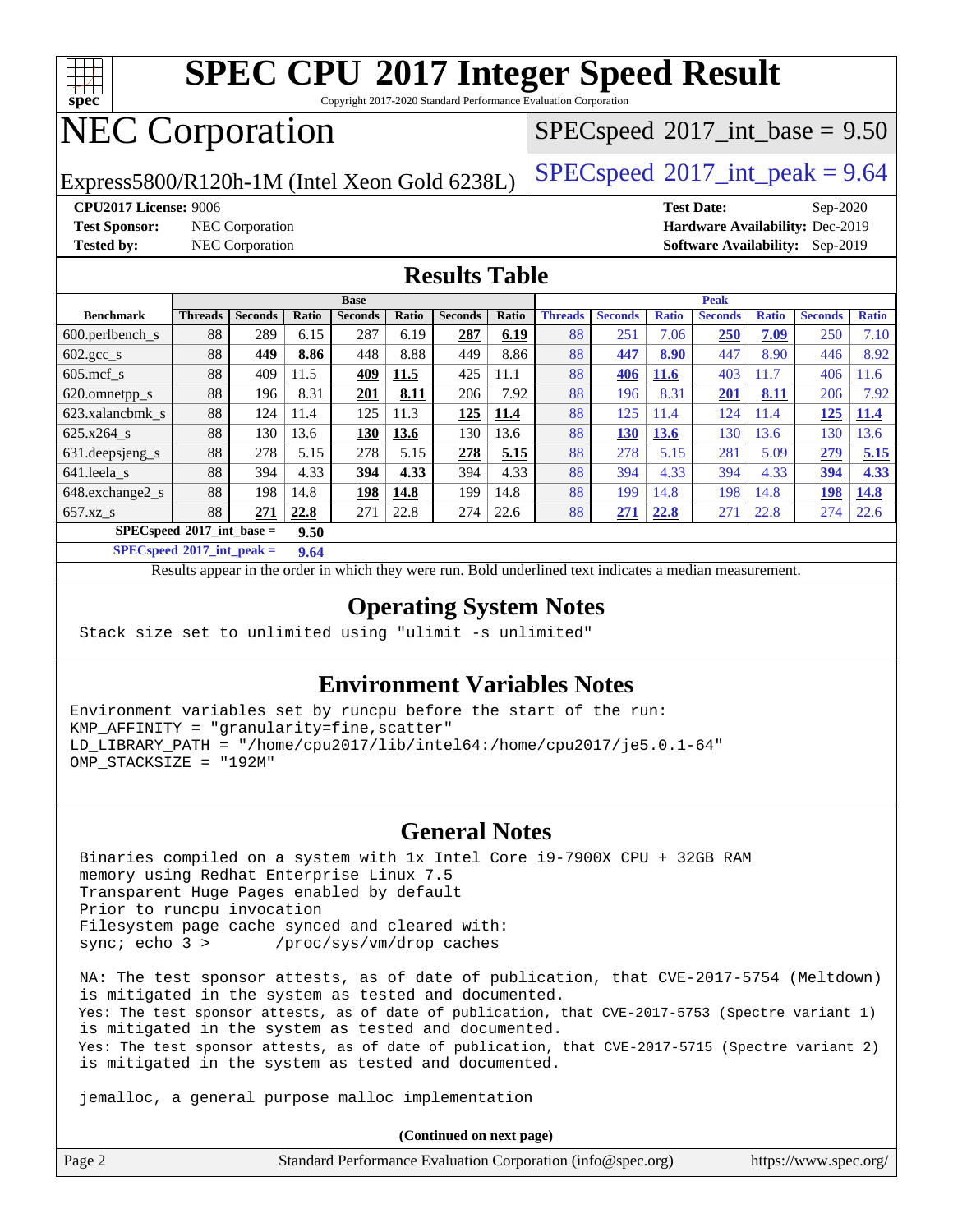

Copyright 2017-2020 Standard Performance Evaluation Corporation

# NEC Corporation

 $SPECspeed^{\circ}2017\_int\_base = 9.50$  $SPECspeed^{\circ}2017\_int\_base = 9.50$ 

Express5800/R120h-1M (Intel Xeon Gold 6238L)  $\left|$  [SPECspeed](http://www.spec.org/auto/cpu2017/Docs/result-fields.html#SPECspeed2017intpeak)®[2017\\_int\\_peak = 9](http://www.spec.org/auto/cpu2017/Docs/result-fields.html#SPECspeed2017intpeak).64

**[Test Sponsor:](http://www.spec.org/auto/cpu2017/Docs/result-fields.html#TestSponsor)** NEC Corporation **[Hardware Availability:](http://www.spec.org/auto/cpu2017/Docs/result-fields.html#HardwareAvailability)** Dec-2019 **[Tested by:](http://www.spec.org/auto/cpu2017/Docs/result-fields.html#Testedby)** NEC Corporation **[Software Availability:](http://www.spec.org/auto/cpu2017/Docs/result-fields.html#SoftwareAvailability)** Sep-2019

**[CPU2017 License:](http://www.spec.org/auto/cpu2017/Docs/result-fields.html#CPU2017License)** 9006 **[Test Date:](http://www.spec.org/auto/cpu2017/Docs/result-fields.html#TestDate)** Sep-2020

### **[General Notes \(Continued\)](http://www.spec.org/auto/cpu2017/Docs/result-fields.html#GeneralNotes)**

 built with the RedHat Enterprise 7.5, and the system compiler gcc 4.8.5 sources available from jemalloc.net or <https://github.com/jemalloc/jemalloc/releases>

### **[Platform Notes](http://www.spec.org/auto/cpu2017/Docs/result-fields.html#PlatformNotes)**

Page 3 Standard Performance Evaluation Corporation [\(info@spec.org\)](mailto:info@spec.org) <https://www.spec.org/> BIOS Settings: Thermal Configuration: Maximum Cooling Workload Profile: General Peak Frequency Compute Memory Patrol Scrubbing: Disabled LLC Dead Line Allocation: Disabled LLC Prefetch: Enabled Enhanced Processor Performance: Enabled Workload Profile: Custom Advanced Memory Protection: Advanced ECC Support NUMA Group Size Optimization: Flat Sysinfo program /home/cpu2017/bin/sysinfo Rev: r6365 of 2019-08-21 295195f888a3d7edb1e6e46a485a0011 running on r120h1m Wed Sep 30 16:53:34 2020 SUT (System Under Test) info as seen by some common utilities. For more information on this section, see <https://www.spec.org/cpu2017/Docs/config.html#sysinfo> From /proc/cpuinfo model name : Intel(R) Xeon(R) Gold 6238L CPU @ 2.10GHz 2 "physical id"s (chips) 88 "processors" cores, siblings (Caution: counting these is hw and system dependent. The following excerpts from /proc/cpuinfo might not be reliable. Use with caution.) cpu cores : 22 siblings : 44 physical 0: cores 0 1 2 3 4 5 8 9 10 11 12 16 17 18 19 20 21 24 25 26 27 28 physical 1: cores 0 1 2 3 4 5 8 9 10 11 12 16 17 18 19 20 21 24 25 26 27 28 From lscpu: Architecture: x86\_64 CPU op-mode(s): 32-bit, 64-bit Byte Order: Little Endian CPU(s): 88 On-line CPU(s) list: 0-87 Thread(s) per core: 2 Core(s) per socket: 22 Socket(s): 2 NUMA node(s): 2 Vendor ID: GenuineIntel **(Continued on next page)**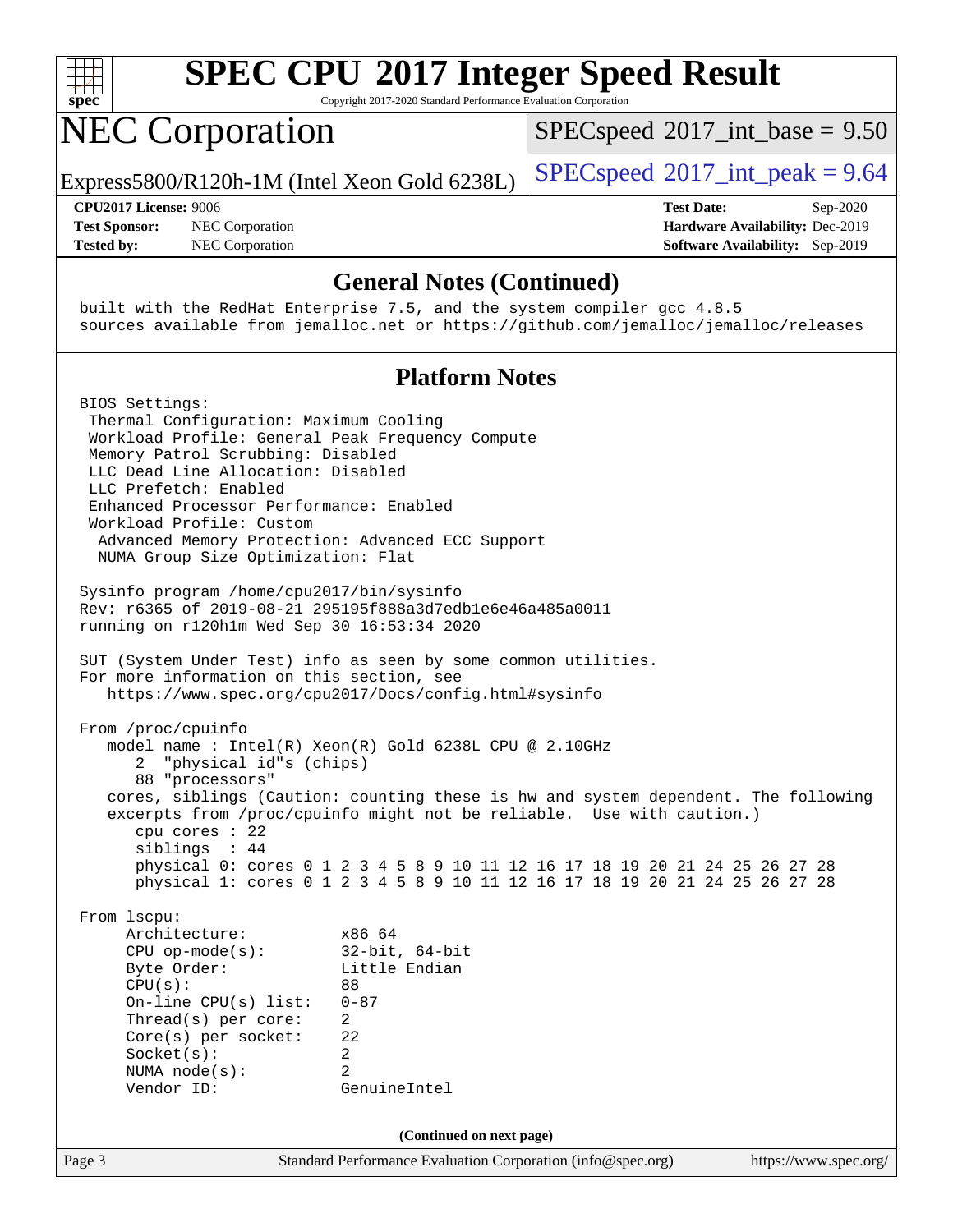

Copyright 2017-2020 Standard Performance Evaluation Corporation

# NEC Corporation

 $SPEC speed$ <sup>®</sup>[2017\\_int\\_base =](http://www.spec.org/auto/cpu2017/Docs/result-fields.html#SPECspeed2017intbase) 9.50

Express5800/R120h-1M (Intel Xeon Gold 6238L)  $\left|$  [SPECspeed](http://www.spec.org/auto/cpu2017/Docs/result-fields.html#SPECspeed2017intpeak)<sup>®</sup>[2017\\_int\\_peak = 9](http://www.spec.org/auto/cpu2017/Docs/result-fields.html#SPECspeed2017intpeak).64

**[Test Sponsor:](http://www.spec.org/auto/cpu2017/Docs/result-fields.html#TestSponsor)** NEC Corporation **[Hardware Availability:](http://www.spec.org/auto/cpu2017/Docs/result-fields.html#HardwareAvailability)** Dec-2019 **[Tested by:](http://www.spec.org/auto/cpu2017/Docs/result-fields.html#Testedby)** NEC Corporation **[Software Availability:](http://www.spec.org/auto/cpu2017/Docs/result-fields.html#SoftwareAvailability)** Sep-2019

**[CPU2017 License:](http://www.spec.org/auto/cpu2017/Docs/result-fields.html#CPU2017License)** 9006 **[Test Date:](http://www.spec.org/auto/cpu2017/Docs/result-fields.html#TestDate)** Sep-2020

#### **[Platform Notes \(Continued\)](http://www.spec.org/auto/cpu2017/Docs/result-fields.html#PlatformNotes)**

| CPU family:                                     | 6                                                                                                                                                                        |
|-------------------------------------------------|--------------------------------------------------------------------------------------------------------------------------------------------------------------------------|
| Model:<br>Model name:                           | 85<br>$Intel(R) Xeon(R) Gold 6238L CPU @ 2.10GHz$                                                                                                                        |
| Stepping:                                       | 7                                                                                                                                                                        |
| CPU MHz:                                        | 2100.000                                                                                                                                                                 |
| BogoMIPS:                                       | 4200.00                                                                                                                                                                  |
| Virtualization:                                 | $VT - x$                                                                                                                                                                 |
| L1d cache:                                      | 32K                                                                                                                                                                      |
| Lli cache:<br>L2 cache:                         | 32K<br>1024K                                                                                                                                                             |
| L3 cache:                                       | 30976K                                                                                                                                                                   |
| NUMA node0 $CPU(s): 0-21, 44-65$                |                                                                                                                                                                          |
| NUMA $node1$ $CPU(s)$ :                         | 22-43,66-87                                                                                                                                                              |
| Flagg:                                          | fpu vme de pse tsc msr pae mce cx8 apic sep mtrr pge mca cmov                                                                                                            |
|                                                 | pat pse36 clflush dts acpi mmx fxsr sse sse2 ss ht tm pbe syscall nx pdpelgb rdtscp                                                                                      |
|                                                 | lm constant_tsc art arch_perfmon pebs bts rep_good nopl xtopology nonstop_tsc                                                                                            |
|                                                 | aperfmperf eagerfpu pni pclmulqdq dtes64 monitor ds_cpl vmx smx est tm2 ssse3 sdbg                                                                                       |
|                                                 | fma cx16 xtpr pdcm pcid dca sse4_1 sse4_2 x2apic movbe popcnt tsc_deadline_timer aes<br>xsave avx f16c rdrand lahf_lm abm 3dnowprefetch epb cat_13 cdp_13 invpcid_single |
|                                                 | intel_ppin intel_pt ssbd mba ibrs ibpb stibp ibrs_enhanced tpr_shadow vnmi                                                                                               |
|                                                 | flexpriority ept vpid fsgsbase tsc_adjust bmil hle avx2 smep bmi2 erms invpcid rtm                                                                                       |
|                                                 | cqm mpx rdt_a avx512f avx512dq rdseed adx smap clflushopt clwb avx512cd avx512bw                                                                                         |
|                                                 | avx512vl xsaveopt xsavec xgetbvl cqm_llc cqm_occup_llc cqm_mbm_total cqm_mbm_local                                                                                       |
|                                                 | dtherm ida arat pln pts pku ospke avx512_vnni md_clear spec_ctrl intel_stibp                                                                                             |
| flush_l1d arch_capabilities                     |                                                                                                                                                                          |
| /proc/cpuinfo cache data                        |                                                                                                                                                                          |
| cache size : 30976 KB                           |                                                                                                                                                                          |
|                                                 |                                                                                                                                                                          |
|                                                 | From numactl --hardware WARNING: a numactl 'node' might or might not correspond to a                                                                                     |
| physical chip.                                  |                                                                                                                                                                          |
| $available: 2 nodes (0-1)$                      |                                                                                                                                                                          |
| 50 51 52 53 54 55 56 57 58 59 60 61 62 63 64 65 | node 0 cpus: 0 1 2 3 4 5 6 7 8 9 10 11 12 13 14 15 16 17 18 19 20 21 44 45 46 47 48 49                                                                                   |
| node 0 size: 196264 MB                          |                                                                                                                                                                          |
| node 0 free: 191582 MB                          |                                                                                                                                                                          |
|                                                 | node 1 cpus: 22 23 24 25 26 27 28 29 30 31 32 33 34 35 36 37 38 39 40 41 42 43 66 67 68                                                                                  |
|                                                 | 69 70 71 72 73 74 75 76 77 78 79 80 81 82 83 84 85 86 87                                                                                                                 |
| node 1 size: 196607 MB                          |                                                                                                                                                                          |
| node 1 free: 191945 MB                          |                                                                                                                                                                          |
| node distances:                                 |                                                                                                                                                                          |
| node<br>0<br>1<br>0:<br>21<br>10                |                                                                                                                                                                          |
| 1:<br>21<br>10                                  |                                                                                                                                                                          |
|                                                 |                                                                                                                                                                          |
| From /proc/meminfo                              |                                                                                                                                                                          |
| MemTotal:<br>395915592 kB                       |                                                                                                                                                                          |
|                                                 |                                                                                                                                                                          |
|                                                 | (Continued on next page)                                                                                                                                                 |
|                                                 |                                                                                                                                                                          |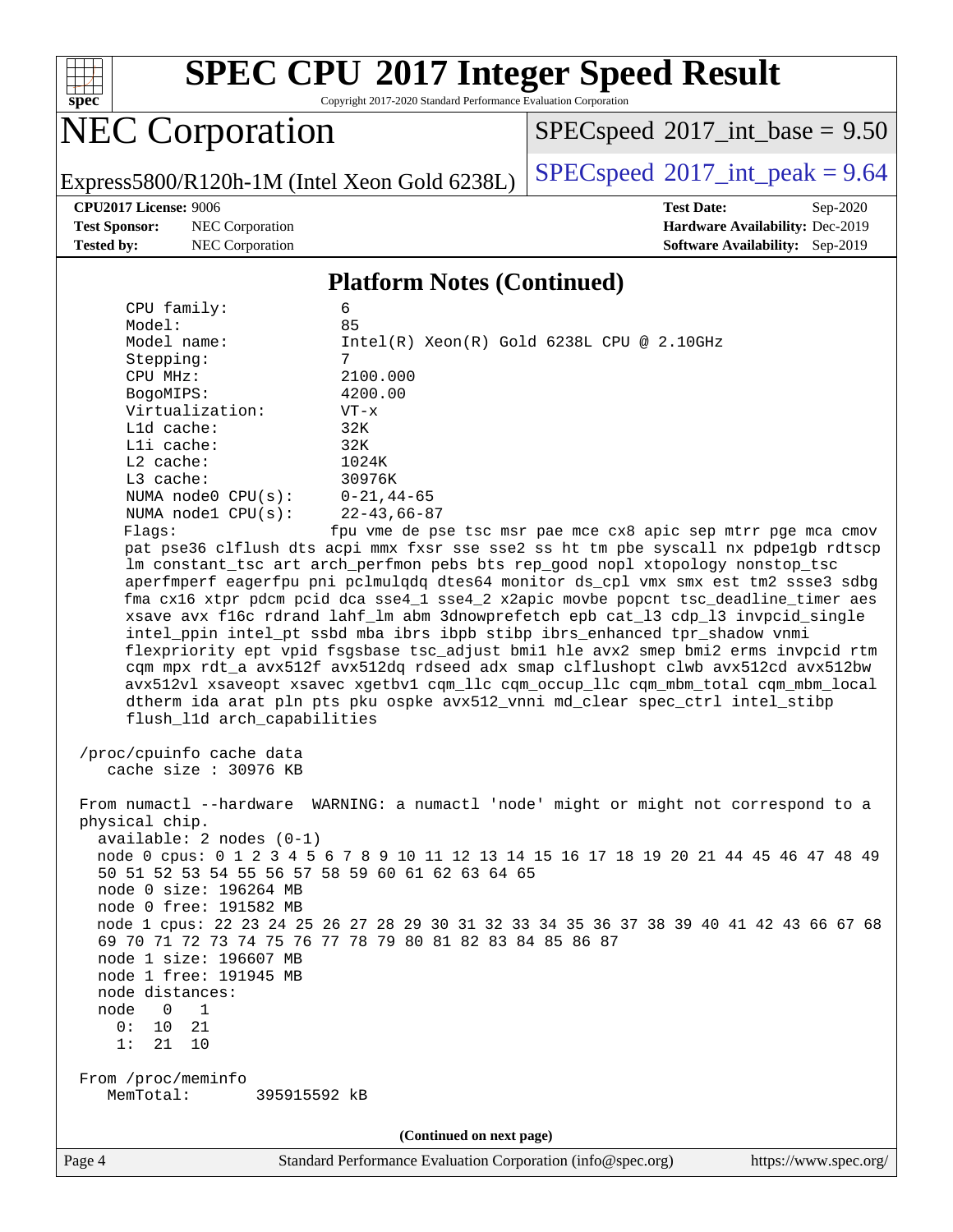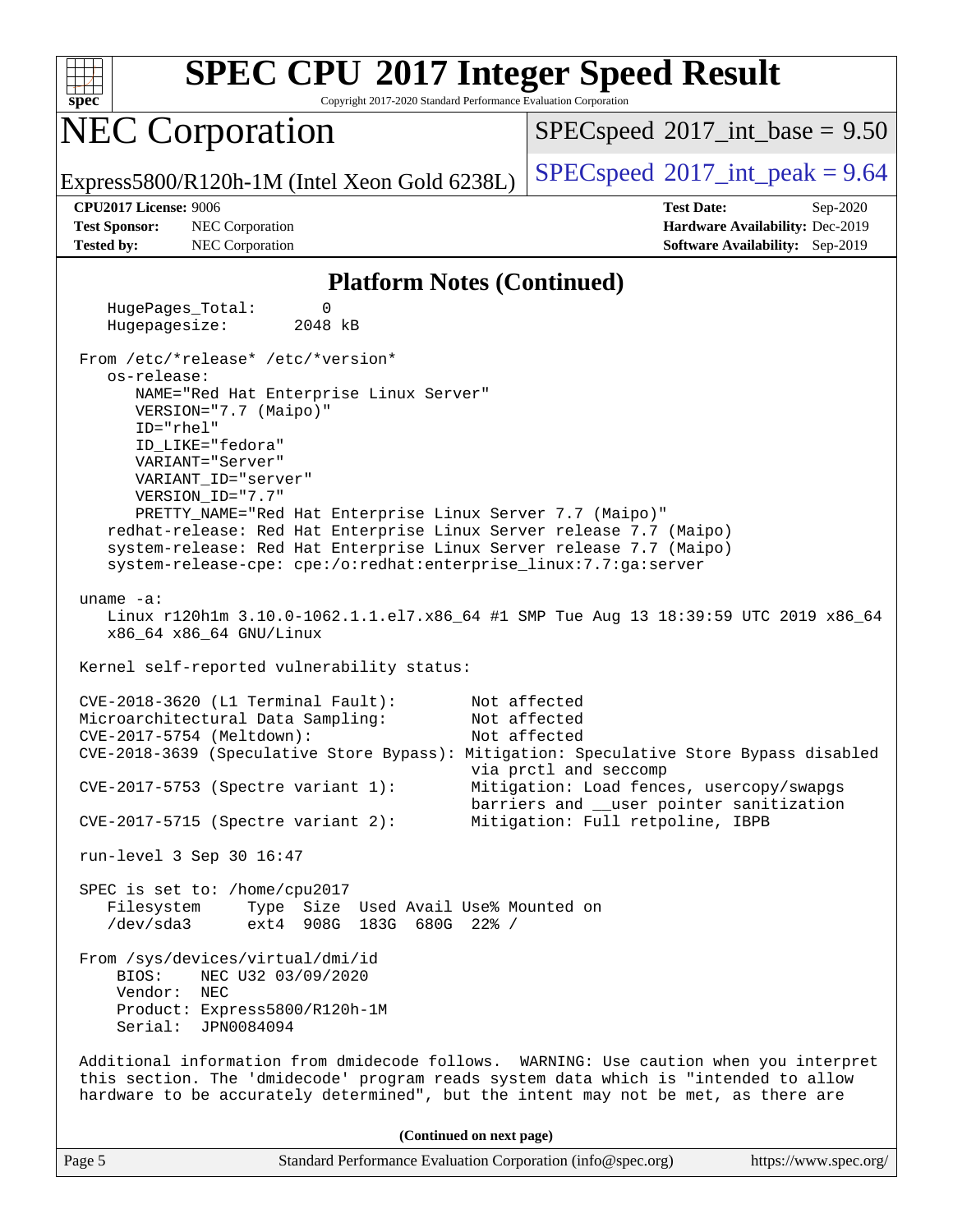

Copyright 2017-2020 Standard Performance Evaluation Corporation

## NEC Corporation

 $SPECspeed^{\circledcirc}2017\_int\_base = 9.50$  $SPECspeed^{\circledcirc}2017\_int\_base = 9.50$ 

Express5800/R120h-1M (Intel Xeon Gold 6238L)  $\big|$  [SPECspeed](http://www.spec.org/auto/cpu2017/Docs/result-fields.html#SPECspeed2017intpeak)®[2017\\_int\\_peak = 9](http://www.spec.org/auto/cpu2017/Docs/result-fields.html#SPECspeed2017intpeak).64

**[Test Sponsor:](http://www.spec.org/auto/cpu2017/Docs/result-fields.html#TestSponsor)** NEC Corporation **[Hardware Availability:](http://www.spec.org/auto/cpu2017/Docs/result-fields.html#HardwareAvailability)** Dec-2019 **[Tested by:](http://www.spec.org/auto/cpu2017/Docs/result-fields.html#Testedby)** NEC Corporation **[Software Availability:](http://www.spec.org/auto/cpu2017/Docs/result-fields.html#SoftwareAvailability)** Sep-2019

**[CPU2017 License:](http://www.spec.org/auto/cpu2017/Docs/result-fields.html#CPU2017License)** 9006 **[Test Date:](http://www.spec.org/auto/cpu2017/Docs/result-fields.html#TestDate)** Sep-2020

#### **[Platform Notes \(Continued\)](http://www.spec.org/auto/cpu2017/Docs/result-fields.html#PlatformNotes)**

 frequent changes to hardware, firmware, and the "DMTF SMBIOS" standard. Memory: 24x HPE P03050-091 16 GB 2 rank 2933

(End of data from sysinfo program)

### **[Compiler Version Notes](http://www.spec.org/auto/cpu2017/Docs/result-fields.html#CompilerVersionNotes)**

============================================================================== C | 600.perlbench\_s(base, peak) 602.gcc\_s(base, peak) 605.mcf\_s(base, | peak) 625.x264\_s(base, peak) 657.xz\_s(base, peak) ------------------------------------------------------------------------------

Intel(R) C Intel(R) 64 Compiler for applications running on Intel(R) 64, Version 19.0.4.227 Build 20190416

Copyright (C) 1985-2019 Intel Corporation. All rights reserved. ------------------------------------------------------------------------------

============================================================================== C++ | 620.omnetpp\_s(base, peak) 623.xalancbmk\_s(base, peak)

 | 631.deepsjeng\_s(base, peak) 641.leela\_s(base, peak) ------------------------------------------------------------------------------

Intel(R)  $C++$  Intel(R) 64 Compiler for applications running on Intel(R) 64,

Version 19.0.4.227 Build 20190416

Copyright (C) 1985-2019 Intel Corporation. All rights reserved. ------------------------------------------------------------------------------

==============================================================================

Fortran | 648.exchange2\_s(base, peak)

------------------------------------------------------------------------------ Intel(R) Fortran Intel(R) 64 Compiler for applications running on Intel(R)

64, Version 19.0.4.227 Build 20190416

Copyright (C) 1985-2019 Intel Corporation. All rights reserved. ------------------------------------------------------------------------------

## **[Base Compiler Invocation](http://www.spec.org/auto/cpu2017/Docs/result-fields.html#BaseCompilerInvocation)**

[C benchmarks](http://www.spec.org/auto/cpu2017/Docs/result-fields.html#Cbenchmarks): [icc -m64 -std=c11](http://www.spec.org/cpu2017/results/res2020q4/cpu2017-20201012-24174.flags.html#user_CCbase_intel_icc_64bit_c11_33ee0cdaae7deeeab2a9725423ba97205ce30f63b9926c2519791662299b76a0318f32ddfffdc46587804de3178b4f9328c46fa7c2b0cd779d7a61945c91cd35)

[C++ benchmarks:](http://www.spec.org/auto/cpu2017/Docs/result-fields.html#CXXbenchmarks) [icpc -m64](http://www.spec.org/cpu2017/results/res2020q4/cpu2017-20201012-24174.flags.html#user_CXXbase_intel_icpc_64bit_4ecb2543ae3f1412ef961e0650ca070fec7b7afdcd6ed48761b84423119d1bf6bdf5cad15b44d48e7256388bc77273b966e5eb805aefd121eb22e9299b2ec9d9)

[Fortran benchmarks](http://www.spec.org/auto/cpu2017/Docs/result-fields.html#Fortranbenchmarks): [ifort -m64](http://www.spec.org/cpu2017/results/res2020q4/cpu2017-20201012-24174.flags.html#user_FCbase_intel_ifort_64bit_24f2bb282fbaeffd6157abe4f878425411749daecae9a33200eee2bee2fe76f3b89351d69a8130dd5949958ce389cf37ff59a95e7a40d588e8d3a57e0c3fd751)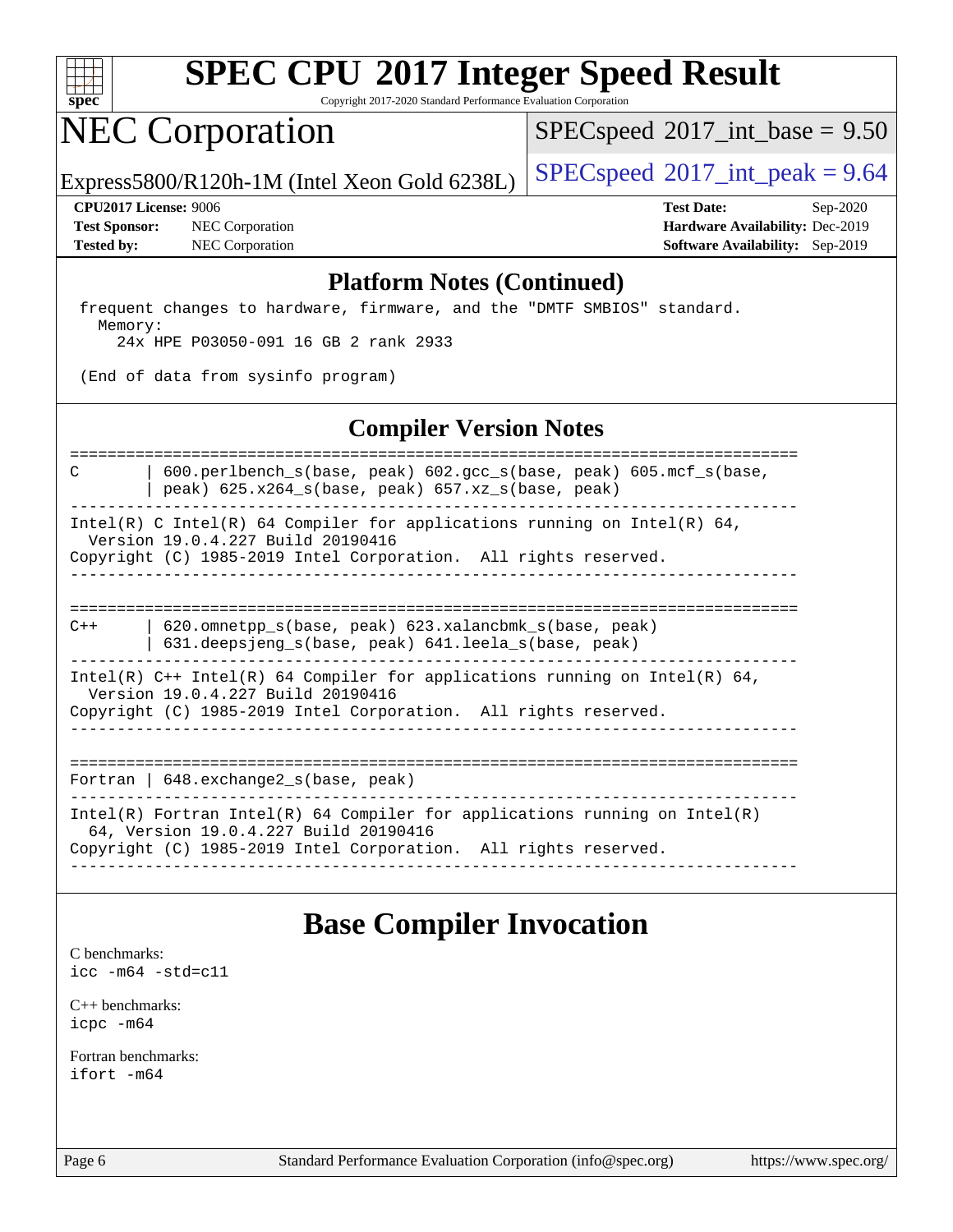

Copyright 2017-2020 Standard Performance Evaluation Corporation

# NEC Corporation

 $SPECspeed^{\circ}2017\_int\_base = 9.50$  $SPECspeed^{\circ}2017\_int\_base = 9.50$ 

Express5800/R120h-1M (Intel Xeon Gold 6238L)  $\left|$  [SPECspeed](http://www.spec.org/auto/cpu2017/Docs/result-fields.html#SPECspeed2017intpeak)®[2017\\_int\\_peak = 9](http://www.spec.org/auto/cpu2017/Docs/result-fields.html#SPECspeed2017intpeak).64

**[Test Sponsor:](http://www.spec.org/auto/cpu2017/Docs/result-fields.html#TestSponsor)** NEC Corporation **[Hardware Availability:](http://www.spec.org/auto/cpu2017/Docs/result-fields.html#HardwareAvailability)** Dec-2019

**[CPU2017 License:](http://www.spec.org/auto/cpu2017/Docs/result-fields.html#CPU2017License)** 9006 **[Test Date:](http://www.spec.org/auto/cpu2017/Docs/result-fields.html#TestDate)** Sep-2020 **[Tested by:](http://www.spec.org/auto/cpu2017/Docs/result-fields.html#Testedby)** NEC Corporation **[Software Availability:](http://www.spec.org/auto/cpu2017/Docs/result-fields.html#SoftwareAvailability)** Sep-2019

### **[Base Portability Flags](http://www.spec.org/auto/cpu2017/Docs/result-fields.html#BasePortabilityFlags)**

 600.perlbench\_s: [-DSPEC\\_LP64](http://www.spec.org/cpu2017/results/res2020q4/cpu2017-20201012-24174.flags.html#b600.perlbench_s_basePORTABILITY_DSPEC_LP64) [-DSPEC\\_LINUX\\_X64](http://www.spec.org/cpu2017/results/res2020q4/cpu2017-20201012-24174.flags.html#b600.perlbench_s_baseCPORTABILITY_DSPEC_LINUX_X64) 602.gcc\_s: [-DSPEC\\_LP64](http://www.spec.org/cpu2017/results/res2020q4/cpu2017-20201012-24174.flags.html#suite_basePORTABILITY602_gcc_s_DSPEC_LP64) 605.mcf\_s: [-DSPEC\\_LP64](http://www.spec.org/cpu2017/results/res2020q4/cpu2017-20201012-24174.flags.html#suite_basePORTABILITY605_mcf_s_DSPEC_LP64) 620.omnetpp\_s: [-DSPEC\\_LP64](http://www.spec.org/cpu2017/results/res2020q4/cpu2017-20201012-24174.flags.html#suite_basePORTABILITY620_omnetpp_s_DSPEC_LP64) 623.xalancbmk\_s: [-DSPEC\\_LP64](http://www.spec.org/cpu2017/results/res2020q4/cpu2017-20201012-24174.flags.html#suite_basePORTABILITY623_xalancbmk_s_DSPEC_LP64) [-DSPEC\\_LINUX](http://www.spec.org/cpu2017/results/res2020q4/cpu2017-20201012-24174.flags.html#b623.xalancbmk_s_baseCXXPORTABILITY_DSPEC_LINUX) 625.x264\_s: [-DSPEC\\_LP64](http://www.spec.org/cpu2017/results/res2020q4/cpu2017-20201012-24174.flags.html#suite_basePORTABILITY625_x264_s_DSPEC_LP64) 631.deepsjeng\_s: [-DSPEC\\_LP64](http://www.spec.org/cpu2017/results/res2020q4/cpu2017-20201012-24174.flags.html#suite_basePORTABILITY631_deepsjeng_s_DSPEC_LP64) 641.leela\_s: [-DSPEC\\_LP64](http://www.spec.org/cpu2017/results/res2020q4/cpu2017-20201012-24174.flags.html#suite_basePORTABILITY641_leela_s_DSPEC_LP64) 648.exchange2\_s: [-DSPEC\\_LP64](http://www.spec.org/cpu2017/results/res2020q4/cpu2017-20201012-24174.flags.html#suite_basePORTABILITY648_exchange2_s_DSPEC_LP64) 657.xz\_s: [-DSPEC\\_LP64](http://www.spec.org/cpu2017/results/res2020q4/cpu2017-20201012-24174.flags.html#suite_basePORTABILITY657_xz_s_DSPEC_LP64)

### **[Base Optimization Flags](http://www.spec.org/auto/cpu2017/Docs/result-fields.html#BaseOptimizationFlags)**

#### [C benchmarks](http://www.spec.org/auto/cpu2017/Docs/result-fields.html#Cbenchmarks):

[-Wl,-z,muldefs](http://www.spec.org/cpu2017/results/res2020q4/cpu2017-20201012-24174.flags.html#user_CCbase_link_force_multiple1_b4cbdb97b34bdee9ceefcfe54f4c8ea74255f0b02a4b23e853cdb0e18eb4525ac79b5a88067c842dd0ee6996c24547a27a4b99331201badda8798ef8a743f577) [-xCORE-AVX512](http://www.spec.org/cpu2017/results/res2020q4/cpu2017-20201012-24174.flags.html#user_CCbase_f-xCORE-AVX512) [-ipo](http://www.spec.org/cpu2017/results/res2020q4/cpu2017-20201012-24174.flags.html#user_CCbase_f-ipo) [-O3](http://www.spec.org/cpu2017/results/res2020q4/cpu2017-20201012-24174.flags.html#user_CCbase_f-O3) [-no-prec-div](http://www.spec.org/cpu2017/results/res2020q4/cpu2017-20201012-24174.flags.html#user_CCbase_f-no-prec-div) [-qopt-mem-layout-trans=4](http://www.spec.org/cpu2017/results/res2020q4/cpu2017-20201012-24174.flags.html#user_CCbase_f-qopt-mem-layout-trans_fa39e755916c150a61361b7846f310bcdf6f04e385ef281cadf3647acec3f0ae266d1a1d22d972a7087a248fd4e6ca390a3634700869573d231a252c784941a8) [-qopenmp](http://www.spec.org/cpu2017/results/res2020q4/cpu2017-20201012-24174.flags.html#user_CCbase_qopenmp_16be0c44f24f464004c6784a7acb94aca937f053568ce72f94b139a11c7c168634a55f6653758ddd83bcf7b8463e8028bb0b48b77bcddc6b78d5d95bb1df2967) [-DSPEC\\_OPENMP](http://www.spec.org/cpu2017/results/res2020q4/cpu2017-20201012-24174.flags.html#suite_CCbase_DSPEC_OPENMP) [-L/usr/local/je5.0.1-64/lib](http://www.spec.org/cpu2017/results/res2020q4/cpu2017-20201012-24174.flags.html#user_CCbase_jemalloc_link_path64_4b10a636b7bce113509b17f3bd0d6226c5fb2346b9178c2d0232c14f04ab830f976640479e5c33dc2bcbbdad86ecfb6634cbbd4418746f06f368b512fced5394) [-ljemalloc](http://www.spec.org/cpu2017/results/res2020q4/cpu2017-20201012-24174.flags.html#user_CCbase_jemalloc_link_lib_d1249b907c500fa1c0672f44f562e3d0f79738ae9e3c4a9c376d49f265a04b9c99b167ecedbf6711b3085be911c67ff61f150a17b3472be731631ba4d0471706)

#### [C++ benchmarks:](http://www.spec.org/auto/cpu2017/Docs/result-fields.html#CXXbenchmarks)

[-Wl,-z,muldefs](http://www.spec.org/cpu2017/results/res2020q4/cpu2017-20201012-24174.flags.html#user_CXXbase_link_force_multiple1_b4cbdb97b34bdee9ceefcfe54f4c8ea74255f0b02a4b23e853cdb0e18eb4525ac79b5a88067c842dd0ee6996c24547a27a4b99331201badda8798ef8a743f577) [-xCORE-AVX512](http://www.spec.org/cpu2017/results/res2020q4/cpu2017-20201012-24174.flags.html#user_CXXbase_f-xCORE-AVX512) [-ipo](http://www.spec.org/cpu2017/results/res2020q4/cpu2017-20201012-24174.flags.html#user_CXXbase_f-ipo) [-O3](http://www.spec.org/cpu2017/results/res2020q4/cpu2017-20201012-24174.flags.html#user_CXXbase_f-O3) [-no-prec-div](http://www.spec.org/cpu2017/results/res2020q4/cpu2017-20201012-24174.flags.html#user_CXXbase_f-no-prec-div) [-qopt-mem-layout-trans=4](http://www.spec.org/cpu2017/results/res2020q4/cpu2017-20201012-24174.flags.html#user_CXXbase_f-qopt-mem-layout-trans_fa39e755916c150a61361b7846f310bcdf6f04e385ef281cadf3647acec3f0ae266d1a1d22d972a7087a248fd4e6ca390a3634700869573d231a252c784941a8) [-L/usr/local/IntelCompiler19/compilers\\_and\\_libraries\\_2019.4.227/linux/compiler/lib/intel64](http://www.spec.org/cpu2017/results/res2020q4/cpu2017-20201012-24174.flags.html#user_CXXbase_qkmalloc_link_0ffe0cb02c68ef1b443a077c7888c10c67ca0d1dd7138472156f06a085bbad385f78d49618ad55dca9db3b1608e84afc2f69b4003b1d1ca498a9fc1462ccefda) [-lqkmalloc](http://www.spec.org/cpu2017/results/res2020q4/cpu2017-20201012-24174.flags.html#user_CXXbase_qkmalloc_link_lib_79a818439969f771c6bc311cfd333c00fc099dad35c030f5aab9dda831713d2015205805422f83de8875488a2991c0a156aaa600e1f9138f8fc37004abc96dc5)

#### [Fortran benchmarks:](http://www.spec.org/auto/cpu2017/Docs/result-fields.html#Fortranbenchmarks)

[-xCORE-AVX512](http://www.spec.org/cpu2017/results/res2020q4/cpu2017-20201012-24174.flags.html#user_FCbase_f-xCORE-AVX512) [-ipo](http://www.spec.org/cpu2017/results/res2020q4/cpu2017-20201012-24174.flags.html#user_FCbase_f-ipo) [-O3](http://www.spec.org/cpu2017/results/res2020q4/cpu2017-20201012-24174.flags.html#user_FCbase_f-O3) [-no-prec-div](http://www.spec.org/cpu2017/results/res2020q4/cpu2017-20201012-24174.flags.html#user_FCbase_f-no-prec-div) [-qopt-mem-layout-trans=4](http://www.spec.org/cpu2017/results/res2020q4/cpu2017-20201012-24174.flags.html#user_FCbase_f-qopt-mem-layout-trans_fa39e755916c150a61361b7846f310bcdf6f04e385ef281cadf3647acec3f0ae266d1a1d22d972a7087a248fd4e6ca390a3634700869573d231a252c784941a8) [-nostandard-realloc-lhs](http://www.spec.org/cpu2017/results/res2020q4/cpu2017-20201012-24174.flags.html#user_FCbase_f_2003_std_realloc_82b4557e90729c0f113870c07e44d33d6f5a304b4f63d4c15d2d0f1fab99f5daaed73bdb9275d9ae411527f28b936061aa8b9c8f2d63842963b95c9dd6426b8a)

### **[Peak Compiler Invocation](http://www.spec.org/auto/cpu2017/Docs/result-fields.html#PeakCompilerInvocation)**

[C benchmarks](http://www.spec.org/auto/cpu2017/Docs/result-fields.html#Cbenchmarks): [icc -m64 -std=c11](http://www.spec.org/cpu2017/results/res2020q4/cpu2017-20201012-24174.flags.html#user_CCpeak_intel_icc_64bit_c11_33ee0cdaae7deeeab2a9725423ba97205ce30f63b9926c2519791662299b76a0318f32ddfffdc46587804de3178b4f9328c46fa7c2b0cd779d7a61945c91cd35)

[C++ benchmarks:](http://www.spec.org/auto/cpu2017/Docs/result-fields.html#CXXbenchmarks) [icpc -m64](http://www.spec.org/cpu2017/results/res2020q4/cpu2017-20201012-24174.flags.html#user_CXXpeak_intel_icpc_64bit_4ecb2543ae3f1412ef961e0650ca070fec7b7afdcd6ed48761b84423119d1bf6bdf5cad15b44d48e7256388bc77273b966e5eb805aefd121eb22e9299b2ec9d9)

[Fortran benchmarks](http://www.spec.org/auto/cpu2017/Docs/result-fields.html#Fortranbenchmarks): [ifort -m64](http://www.spec.org/cpu2017/results/res2020q4/cpu2017-20201012-24174.flags.html#user_FCpeak_intel_ifort_64bit_24f2bb282fbaeffd6157abe4f878425411749daecae9a33200eee2bee2fe76f3b89351d69a8130dd5949958ce389cf37ff59a95e7a40d588e8d3a57e0c3fd751)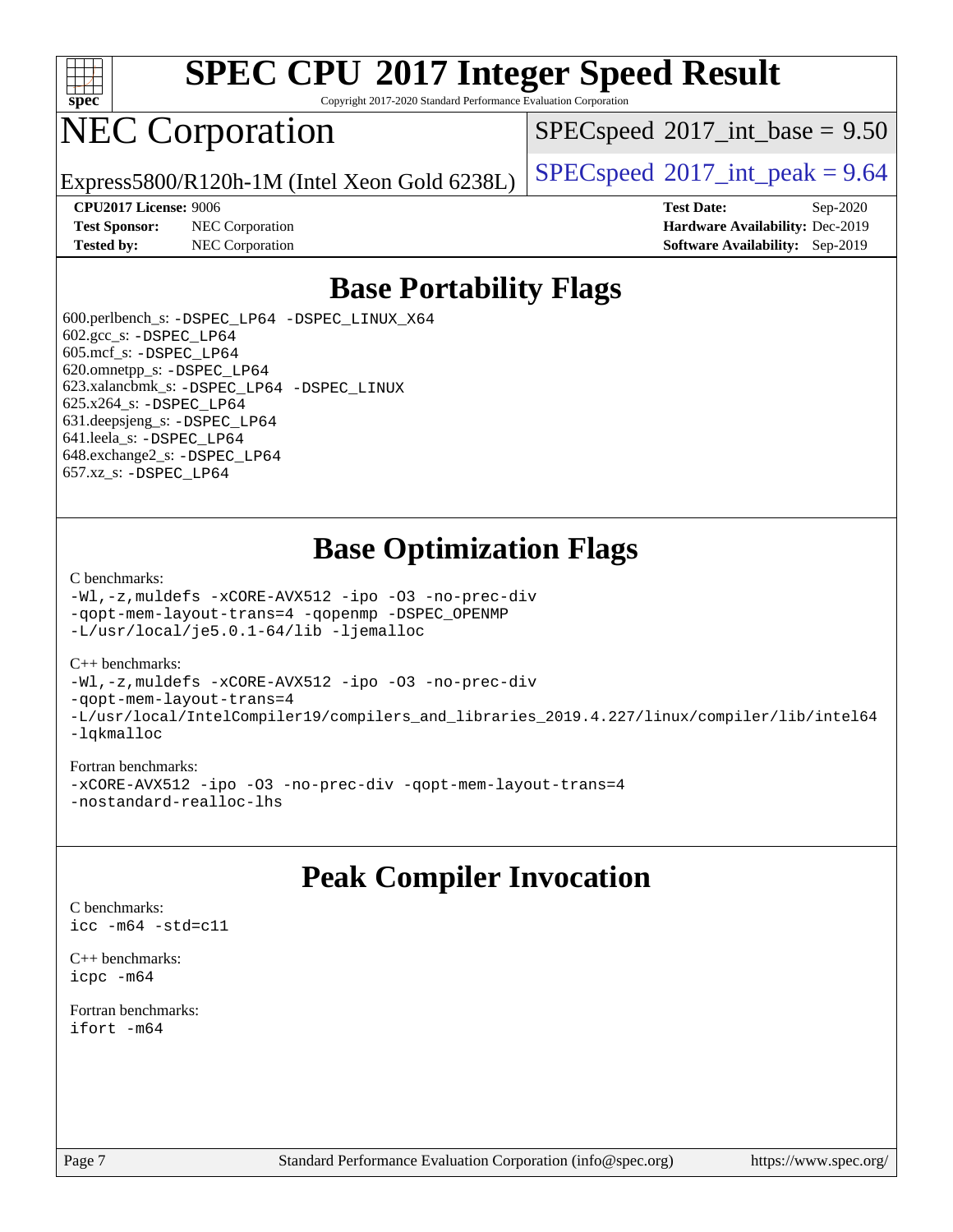

Copyright 2017-2020 Standard Performance Evaluation Corporation

# NEC Corporation

 $SPECspeed^{\circ}2017\_int\_base = 9.50$  $SPECspeed^{\circ}2017\_int\_base = 9.50$ 

Express5800/R120h-1M (Intel Xeon Gold 6238L)  $\left|$  [SPECspeed](http://www.spec.org/auto/cpu2017/Docs/result-fields.html#SPECspeed2017intpeak)®[2017\\_int\\_peak = 9](http://www.spec.org/auto/cpu2017/Docs/result-fields.html#SPECspeed2017intpeak).64

**[Test Sponsor:](http://www.spec.org/auto/cpu2017/Docs/result-fields.html#TestSponsor)** NEC Corporation **[Hardware Availability:](http://www.spec.org/auto/cpu2017/Docs/result-fields.html#HardwareAvailability)** Dec-2019 **[Tested by:](http://www.spec.org/auto/cpu2017/Docs/result-fields.html#Testedby)** NEC Corporation **[Software Availability:](http://www.spec.org/auto/cpu2017/Docs/result-fields.html#SoftwareAvailability)** Sep-2019

**[CPU2017 License:](http://www.spec.org/auto/cpu2017/Docs/result-fields.html#CPU2017License)** 9006 **[Test Date:](http://www.spec.org/auto/cpu2017/Docs/result-fields.html#TestDate)** Sep-2020

### **[Peak Portability Flags](http://www.spec.org/auto/cpu2017/Docs/result-fields.html#PeakPortabilityFlags)**

Same as Base Portability Flags

## **[Peak Optimization Flags](http://www.spec.org/auto/cpu2017/Docs/result-fields.html#PeakOptimizationFlags)**

[C benchmarks](http://www.spec.org/auto/cpu2017/Docs/result-fields.html#Cbenchmarks):

600.perlbench\_s:  $-W1$ , -z, muldefs [-prof-gen](http://www.spec.org/cpu2017/results/res2020q4/cpu2017-20201012-24174.flags.html#user_peakPASS1_CFLAGSPASS1_LDFLAGS600_perlbench_s_prof_gen_5aa4926d6013ddb2a31985c654b3eb18169fc0c6952a63635c234f711e6e63dd76e94ad52365559451ec499a2cdb89e4dc58ba4c67ef54ca681ffbe1461d6b36)(pass 1) [-prof-use](http://www.spec.org/cpu2017/results/res2020q4/cpu2017-20201012-24174.flags.html#user_peakPASS2_CFLAGSPASS2_LDFLAGS600_perlbench_s_prof_use_1a21ceae95f36a2b53c25747139a6c16ca95bd9def2a207b4f0849963b97e94f5260e30a0c64f4bb623698870e679ca08317ef8150905d41bd88c6f78df73f19)(pass 2) -02 [-xCORE-AVX512](http://www.spec.org/cpu2017/results/res2020q4/cpu2017-20201012-24174.flags.html#user_peakPASS2_COPTIMIZE600_perlbench_s_f-xCORE-AVX512) [-qopt-mem-layout-trans=4](http://www.spec.org/cpu2017/results/res2020q4/cpu2017-20201012-24174.flags.html#user_peakPASS1_COPTIMIZEPASS2_COPTIMIZE600_perlbench_s_f-qopt-mem-layout-trans_fa39e755916c150a61361b7846f310bcdf6f04e385ef281cadf3647acec3f0ae266d1a1d22d972a7087a248fd4e6ca390a3634700869573d231a252c784941a8) [-ipo](http://www.spec.org/cpu2017/results/res2020q4/cpu2017-20201012-24174.flags.html#user_peakPASS2_COPTIMIZE600_perlbench_s_f-ipo) [-O3](http://www.spec.org/cpu2017/results/res2020q4/cpu2017-20201012-24174.flags.html#user_peakPASS2_COPTIMIZE600_perlbench_s_f-O3) [-no-prec-div](http://www.spec.org/cpu2017/results/res2020q4/cpu2017-20201012-24174.flags.html#user_peakPASS2_COPTIMIZE600_perlbench_s_f-no-prec-div) [-DSPEC\\_SUPPRESS\\_OPENMP](http://www.spec.org/cpu2017/results/res2020q4/cpu2017-20201012-24174.flags.html#suite_peakPASS1_COPTIMIZE600_perlbench_s_DSPEC_SUPPRESS_OPENMP) [-qopenmp](http://www.spec.org/cpu2017/results/res2020q4/cpu2017-20201012-24174.flags.html#user_peakPASS2_COPTIMIZE600_perlbench_s_qopenmp_16be0c44f24f464004c6784a7acb94aca937f053568ce72f94b139a11c7c168634a55f6653758ddd83bcf7b8463e8028bb0b48b77bcddc6b78d5d95bb1df2967) [-DSPEC\\_OPENMP](http://www.spec.org/cpu2017/results/res2020q4/cpu2017-20201012-24174.flags.html#suite_peakPASS2_COPTIMIZE600_perlbench_s_DSPEC_OPENMP) [-fno-strict-overflow](http://www.spec.org/cpu2017/results/res2020q4/cpu2017-20201012-24174.flags.html#user_peakEXTRA_OPTIMIZE600_perlbench_s_f-fno-strict-overflow) [-L/usr/local/je5.0.1-64/lib](http://www.spec.org/cpu2017/results/res2020q4/cpu2017-20201012-24174.flags.html#user_peakEXTRA_LIBS600_perlbench_s_jemalloc_link_path64_4b10a636b7bce113509b17f3bd0d6226c5fb2346b9178c2d0232c14f04ab830f976640479e5c33dc2bcbbdad86ecfb6634cbbd4418746f06f368b512fced5394) [-ljemalloc](http://www.spec.org/cpu2017/results/res2020q4/cpu2017-20201012-24174.flags.html#user_peakEXTRA_LIBS600_perlbench_s_jemalloc_link_lib_d1249b907c500fa1c0672f44f562e3d0f79738ae9e3c4a9c376d49f265a04b9c99b167ecedbf6711b3085be911c67ff61f150a17b3472be731631ba4d0471706) 602.gcc\_s: [-Wl,-z,muldefs](http://www.spec.org/cpu2017/results/res2020q4/cpu2017-20201012-24174.flags.html#user_peakEXTRA_LDFLAGS602_gcc_s_link_force_multiple1_b4cbdb97b34bdee9ceefcfe54f4c8ea74255f0b02a4b23e853cdb0e18eb4525ac79b5a88067c842dd0ee6996c24547a27a4b99331201badda8798ef8a743f577) [-prof-gen](http://www.spec.org/cpu2017/results/res2020q4/cpu2017-20201012-24174.flags.html#user_peakPASS1_CFLAGSPASS1_LDFLAGS602_gcc_s_prof_gen_5aa4926d6013ddb2a31985c654b3eb18169fc0c6952a63635c234f711e6e63dd76e94ad52365559451ec499a2cdb89e4dc58ba4c67ef54ca681ffbe1461d6b36)(pass 1) [-prof-use](http://www.spec.org/cpu2017/results/res2020q4/cpu2017-20201012-24174.flags.html#user_peakPASS2_CFLAGSPASS2_LDFLAGS602_gcc_s_prof_use_1a21ceae95f36a2b53c25747139a6c16ca95bd9def2a207b4f0849963b97e94f5260e30a0c64f4bb623698870e679ca08317ef8150905d41bd88c6f78df73f19)(pass 2) [-O2](http://www.spec.org/cpu2017/results/res2020q4/cpu2017-20201012-24174.flags.html#user_peakPASS1_COPTIMIZE602_gcc_s_f-O2) [-xCORE-AVX512](http://www.spec.org/cpu2017/results/res2020q4/cpu2017-20201012-24174.flags.html#user_peakPASS2_COPTIMIZE602_gcc_s_f-xCORE-AVX512) [-qopt-mem-layout-trans=4](http://www.spec.org/cpu2017/results/res2020q4/cpu2017-20201012-24174.flags.html#user_peakPASS1_COPTIMIZEPASS2_COPTIMIZE602_gcc_s_f-qopt-mem-layout-trans_fa39e755916c150a61361b7846f310bcdf6f04e385ef281cadf3647acec3f0ae266d1a1d22d972a7087a248fd4e6ca390a3634700869573d231a252c784941a8) [-ipo](http://www.spec.org/cpu2017/results/res2020q4/cpu2017-20201012-24174.flags.html#user_peakPASS2_COPTIMIZE602_gcc_s_f-ipo) [-O3](http://www.spec.org/cpu2017/results/res2020q4/cpu2017-20201012-24174.flags.html#user_peakPASS2_COPTIMIZE602_gcc_s_f-O3) [-no-prec-div](http://www.spec.org/cpu2017/results/res2020q4/cpu2017-20201012-24174.flags.html#user_peakPASS2_COPTIMIZE602_gcc_s_f-no-prec-div) [-DSPEC\\_SUPPRESS\\_OPENMP](http://www.spec.org/cpu2017/results/res2020q4/cpu2017-20201012-24174.flags.html#suite_peakPASS1_COPTIMIZE602_gcc_s_DSPEC_SUPPRESS_OPENMP) [-L/usr/local/je5.0.1-64/lib](http://www.spec.org/cpu2017/results/res2020q4/cpu2017-20201012-24174.flags.html#user_peakEXTRA_LIBS602_gcc_s_jemalloc_link_path64_4b10a636b7bce113509b17f3bd0d6226c5fb2346b9178c2d0232c14f04ab830f976640479e5c33dc2bcbbdad86ecfb6634cbbd4418746f06f368b512fced5394) [-ljemalloc](http://www.spec.org/cpu2017/results/res2020q4/cpu2017-20201012-24174.flags.html#user_peakEXTRA_LIBS602_gcc_s_jemalloc_link_lib_d1249b907c500fa1c0672f44f562e3d0f79738ae9e3c4a9c376d49f265a04b9c99b167ecedbf6711b3085be911c67ff61f150a17b3472be731631ba4d0471706) 605.mcf\_s: [-Wl,-z,muldefs](http://www.spec.org/cpu2017/results/res2020q4/cpu2017-20201012-24174.flags.html#user_peakEXTRA_LDFLAGS605_mcf_s_link_force_multiple1_b4cbdb97b34bdee9ceefcfe54f4c8ea74255f0b02a4b23e853cdb0e18eb4525ac79b5a88067c842dd0ee6996c24547a27a4b99331201badda8798ef8a743f577) [-prof-gen](http://www.spec.org/cpu2017/results/res2020q4/cpu2017-20201012-24174.flags.html#user_peakPASS1_CFLAGSPASS1_LDFLAGS605_mcf_s_prof_gen_5aa4926d6013ddb2a31985c654b3eb18169fc0c6952a63635c234f711e6e63dd76e94ad52365559451ec499a2cdb89e4dc58ba4c67ef54ca681ffbe1461d6b36)(pass 1) [-prof-use](http://www.spec.org/cpu2017/results/res2020q4/cpu2017-20201012-24174.flags.html#user_peakPASS2_CFLAGSPASS2_LDFLAGS605_mcf_s_prof_use_1a21ceae95f36a2b53c25747139a6c16ca95bd9def2a207b4f0849963b97e94f5260e30a0c64f4bb623698870e679ca08317ef8150905d41bd88c6f78df73f19)(pass 2) [-ipo](http://www.spec.org/cpu2017/results/res2020q4/cpu2017-20201012-24174.flags.html#user_peakPASS1_COPTIMIZEPASS2_COPTIMIZE605_mcf_s_f-ipo) [-xCORE-AVX512](http://www.spec.org/cpu2017/results/res2020q4/cpu2017-20201012-24174.flags.html#user_peakPASS2_COPTIMIZE605_mcf_s_f-xCORE-AVX512) [-O3](http://www.spec.org/cpu2017/results/res2020q4/cpu2017-20201012-24174.flags.html#user_peakPASS1_COPTIMIZEPASS2_COPTIMIZE605_mcf_s_f-O3) [-no-prec-div](http://www.spec.org/cpu2017/results/res2020q4/cpu2017-20201012-24174.flags.html#user_peakPASS1_COPTIMIZEPASS2_COPTIMIZE605_mcf_s_f-no-prec-div) [-qopt-mem-layout-trans=4](http://www.spec.org/cpu2017/results/res2020q4/cpu2017-20201012-24174.flags.html#user_peakPASS1_COPTIMIZEPASS2_COPTIMIZE605_mcf_s_f-qopt-mem-layout-trans_fa39e755916c150a61361b7846f310bcdf6f04e385ef281cadf3647acec3f0ae266d1a1d22d972a7087a248fd4e6ca390a3634700869573d231a252c784941a8) [-DSPEC\\_SUPPRESS\\_OPENMP](http://www.spec.org/cpu2017/results/res2020q4/cpu2017-20201012-24174.flags.html#suite_peakPASS1_COPTIMIZE605_mcf_s_DSPEC_SUPPRESS_OPENMP) [-qopenmp](http://www.spec.org/cpu2017/results/res2020q4/cpu2017-20201012-24174.flags.html#user_peakPASS2_COPTIMIZE605_mcf_s_qopenmp_16be0c44f24f464004c6784a7acb94aca937f053568ce72f94b139a11c7c168634a55f6653758ddd83bcf7b8463e8028bb0b48b77bcddc6b78d5d95bb1df2967) [-DSPEC\\_OPENMP](http://www.spec.org/cpu2017/results/res2020q4/cpu2017-20201012-24174.flags.html#suite_peakPASS2_COPTIMIZE605_mcf_s_DSPEC_OPENMP) [-L/usr/local/je5.0.1-64/lib](http://www.spec.org/cpu2017/results/res2020q4/cpu2017-20201012-24174.flags.html#user_peakEXTRA_LIBS605_mcf_s_jemalloc_link_path64_4b10a636b7bce113509b17f3bd0d6226c5fb2346b9178c2d0232c14f04ab830f976640479e5c33dc2bcbbdad86ecfb6634cbbd4418746f06f368b512fced5394) [-ljemalloc](http://www.spec.org/cpu2017/results/res2020q4/cpu2017-20201012-24174.flags.html#user_peakEXTRA_LIBS605_mcf_s_jemalloc_link_lib_d1249b907c500fa1c0672f44f562e3d0f79738ae9e3c4a9c376d49f265a04b9c99b167ecedbf6711b3085be911c67ff61f150a17b3472be731631ba4d0471706) 625.x264\_s: [-Wl,-z,muldefs](http://www.spec.org/cpu2017/results/res2020q4/cpu2017-20201012-24174.flags.html#user_peakEXTRA_LDFLAGS625_x264_s_link_force_multiple1_b4cbdb97b34bdee9ceefcfe54f4c8ea74255f0b02a4b23e853cdb0e18eb4525ac79b5a88067c842dd0ee6996c24547a27a4b99331201badda8798ef8a743f577) [-xCORE-AVX512](http://www.spec.org/cpu2017/results/res2020q4/cpu2017-20201012-24174.flags.html#user_peakCOPTIMIZE625_x264_s_f-xCORE-AVX512) [-ipo](http://www.spec.org/cpu2017/results/res2020q4/cpu2017-20201012-24174.flags.html#user_peakCOPTIMIZE625_x264_s_f-ipo) [-O3](http://www.spec.org/cpu2017/results/res2020q4/cpu2017-20201012-24174.flags.html#user_peakCOPTIMIZE625_x264_s_f-O3) [-no-prec-div](http://www.spec.org/cpu2017/results/res2020q4/cpu2017-20201012-24174.flags.html#user_peakCOPTIMIZE625_x264_s_f-no-prec-div) [-qopt-mem-layout-trans=4](http://www.spec.org/cpu2017/results/res2020q4/cpu2017-20201012-24174.flags.html#user_peakCOPTIMIZE625_x264_s_f-qopt-mem-layout-trans_fa39e755916c150a61361b7846f310bcdf6f04e385ef281cadf3647acec3f0ae266d1a1d22d972a7087a248fd4e6ca390a3634700869573d231a252c784941a8) [-qopenmp](http://www.spec.org/cpu2017/results/res2020q4/cpu2017-20201012-24174.flags.html#user_peakCOPTIMIZE625_x264_s_qopenmp_16be0c44f24f464004c6784a7acb94aca937f053568ce72f94b139a11c7c168634a55f6653758ddd83bcf7b8463e8028bb0b48b77bcddc6b78d5d95bb1df2967) [-DSPEC\\_OPENMP](http://www.spec.org/cpu2017/results/res2020q4/cpu2017-20201012-24174.flags.html#suite_peakCOPTIMIZE625_x264_s_DSPEC_OPENMP) [-L/usr/local/je5.0.1-64/lib](http://www.spec.org/cpu2017/results/res2020q4/cpu2017-20201012-24174.flags.html#user_peakEXTRA_LIBS625_x264_s_jemalloc_link_path64_4b10a636b7bce113509b17f3bd0d6226c5fb2346b9178c2d0232c14f04ab830f976640479e5c33dc2bcbbdad86ecfb6634cbbd4418746f06f368b512fced5394) [-ljemalloc](http://www.spec.org/cpu2017/results/res2020q4/cpu2017-20201012-24174.flags.html#user_peakEXTRA_LIBS625_x264_s_jemalloc_link_lib_d1249b907c500fa1c0672f44f562e3d0f79738ae9e3c4a9c376d49f265a04b9c99b167ecedbf6711b3085be911c67ff61f150a17b3472be731631ba4d0471706)  $657.xz_s$ : basepeak = yes [C++ benchmarks:](http://www.spec.org/auto/cpu2017/Docs/result-fields.html#CXXbenchmarks)  $620.$ omnetpp\_s: basepeak = yes 623.xalancbmk\_s: [-Wl,-z,muldefs](http://www.spec.org/cpu2017/results/res2020q4/cpu2017-20201012-24174.flags.html#user_peakEXTRA_LDFLAGS623_xalancbmk_s_link_force_multiple1_b4cbdb97b34bdee9ceefcfe54f4c8ea74255f0b02a4b23e853cdb0e18eb4525ac79b5a88067c842dd0ee6996c24547a27a4b99331201badda8798ef8a743f577) [-xCORE-AVX512](http://www.spec.org/cpu2017/results/res2020q4/cpu2017-20201012-24174.flags.html#user_peakCXXOPTIMIZE623_xalancbmk_s_f-xCORE-AVX512) [-ipo](http://www.spec.org/cpu2017/results/res2020q4/cpu2017-20201012-24174.flags.html#user_peakCXXOPTIMIZE623_xalancbmk_s_f-ipo) [-O3](http://www.spec.org/cpu2017/results/res2020q4/cpu2017-20201012-24174.flags.html#user_peakCXXOPTIMIZE623_xalancbmk_s_f-O3) [-no-prec-div](http://www.spec.org/cpu2017/results/res2020q4/cpu2017-20201012-24174.flags.html#user_peakCXXOPTIMIZE623_xalancbmk_s_f-no-prec-div) [-qopt-mem-layout-trans=4](http://www.spec.org/cpu2017/results/res2020q4/cpu2017-20201012-24174.flags.html#user_peakCXXOPTIMIZE623_xalancbmk_s_f-qopt-mem-layout-trans_fa39e755916c150a61361b7846f310bcdf6f04e385ef281cadf3647acec3f0ae266d1a1d22d972a7087a248fd4e6ca390a3634700869573d231a252c784941a8) [-L/usr/local/IntelCompiler19/compilers\\_and\\_libraries\\_2019.4.227/linux/compiler/lib/intel64](http://www.spec.org/cpu2017/results/res2020q4/cpu2017-20201012-24174.flags.html#user_peakEXTRA_LIBS623_xalancbmk_s_qkmalloc_link_0ffe0cb02c68ef1b443a077c7888c10c67ca0d1dd7138472156f06a085bbad385f78d49618ad55dca9db3b1608e84afc2f69b4003b1d1ca498a9fc1462ccefda) [-lqkmalloc](http://www.spec.org/cpu2017/results/res2020q4/cpu2017-20201012-24174.flags.html#user_peakEXTRA_LIBS623_xalancbmk_s_qkmalloc_link_lib_79a818439969f771c6bc311cfd333c00fc099dad35c030f5aab9dda831713d2015205805422f83de8875488a2991c0a156aaa600e1f9138f8fc37004abc96dc5) 631.deepsjeng\_s: Same as 623.xalancbmk\_s 641.leela\_s: Same as 623.xalancbmk\_s [Fortran benchmarks:](http://www.spec.org/auto/cpu2017/Docs/result-fields.html#Fortranbenchmarks) [-xCORE-AVX512](http://www.spec.org/cpu2017/results/res2020q4/cpu2017-20201012-24174.flags.html#user_FCpeak_f-xCORE-AVX512) [-ipo](http://www.spec.org/cpu2017/results/res2020q4/cpu2017-20201012-24174.flags.html#user_FCpeak_f-ipo) [-O3](http://www.spec.org/cpu2017/results/res2020q4/cpu2017-20201012-24174.flags.html#user_FCpeak_f-O3) [-no-prec-div](http://www.spec.org/cpu2017/results/res2020q4/cpu2017-20201012-24174.flags.html#user_FCpeak_f-no-prec-div) [-qopt-mem-layout-trans=4](http://www.spec.org/cpu2017/results/res2020q4/cpu2017-20201012-24174.flags.html#user_FCpeak_f-qopt-mem-layout-trans_fa39e755916c150a61361b7846f310bcdf6f04e385ef281cadf3647acec3f0ae266d1a1d22d972a7087a248fd4e6ca390a3634700869573d231a252c784941a8) [-nostandard-realloc-lhs](http://www.spec.org/cpu2017/results/res2020q4/cpu2017-20201012-24174.flags.html#user_FCpeak_f_2003_std_realloc_82b4557e90729c0f113870c07e44d33d6f5a304b4f63d4c15d2d0f1fab99f5daaed73bdb9275d9ae411527f28b936061aa8b9c8f2d63842963b95c9dd6426b8a)